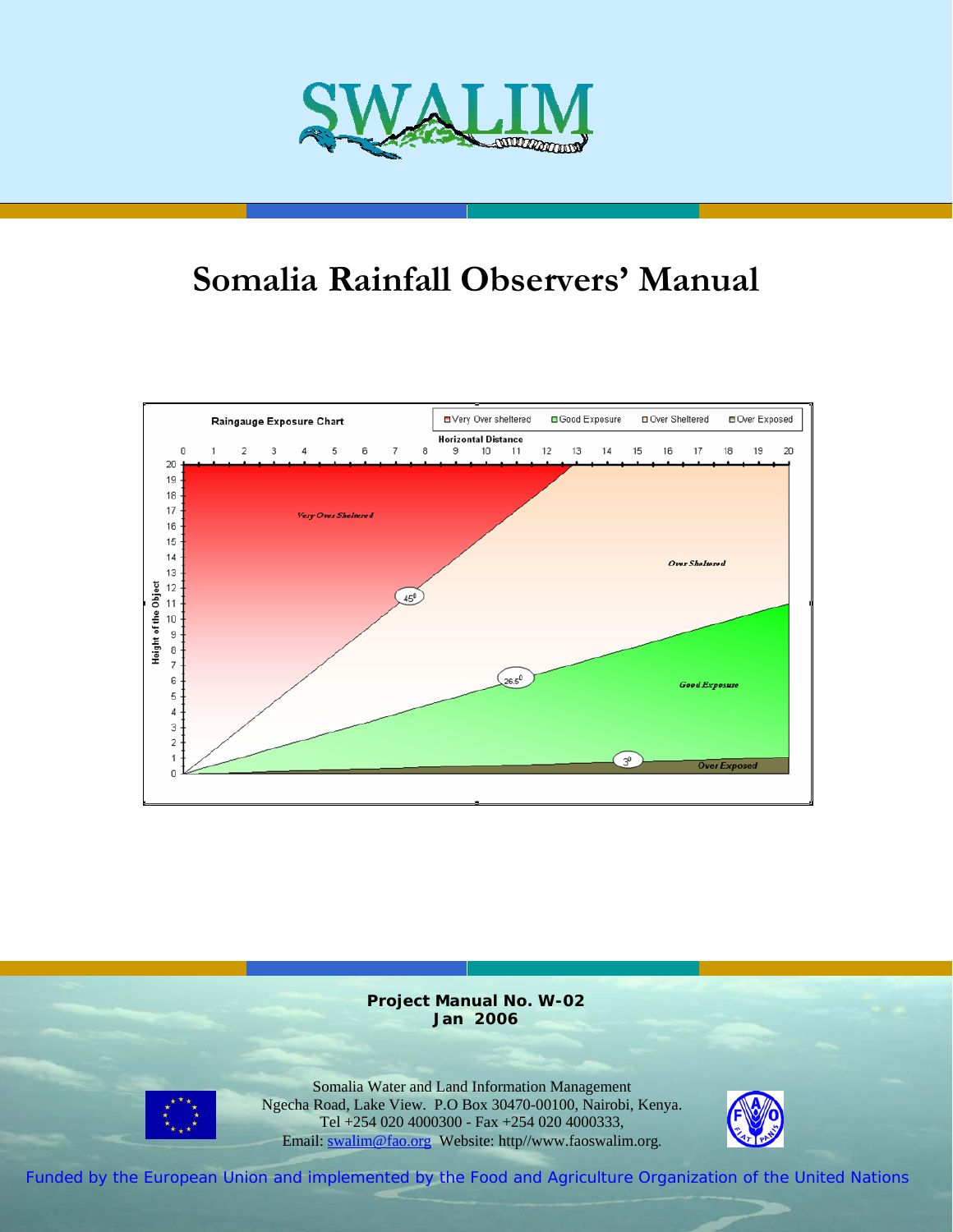#### **Disclaimer**

The designations employed and the presentation of material in this information product do not imply the expression of any opinion whatsoever on the part of the Food and Agriculture Organization of the United Nations and the SWALIM Project concerning the legal status of any country, territory, city or area of its authorities, or concerning the delimitation of its frontiers or boundaries.

This document should be cited as follows:

**Muchiri P.W., Cody J. (2006),** Somalia Rainfall Observers Manual, Technical Report No W-02, FAO-SWALIM, Nairobi, Kenya.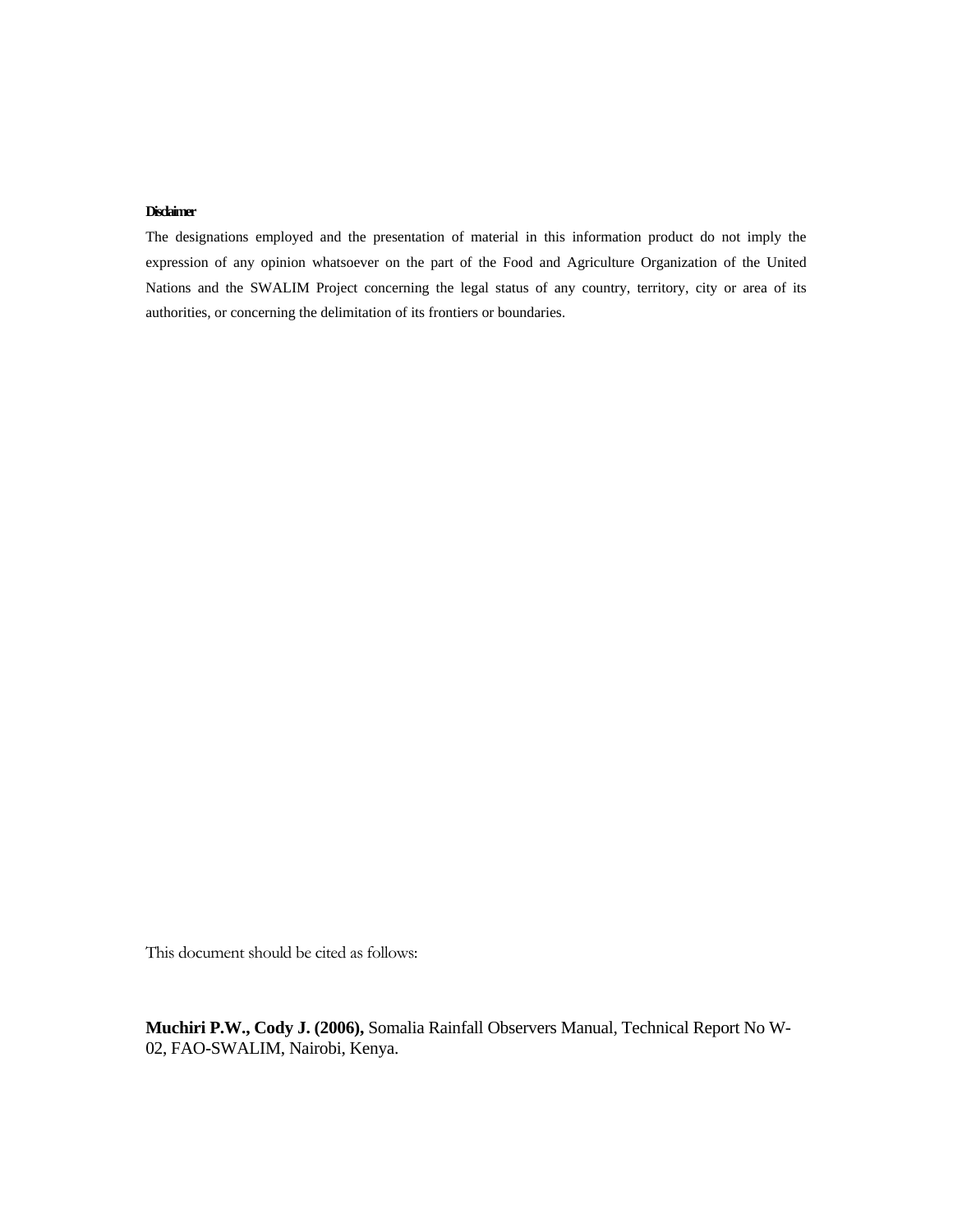# **Table of Content**

| $\mathbf{1}$            |                                                             |  |
|-------------------------|-------------------------------------------------------------|--|
| 1.1                     |                                                             |  |
| 1.2                     |                                                             |  |
| 1.2<br>1.3              |                                                             |  |
| 1.3                     |                                                             |  |
| 1.3.1<br>1.3.2          |                                                             |  |
| 1.4                     |                                                             |  |
| 1.5                     |                                                             |  |
| 1.5.1<br>1.5.2<br>1.5.3 |                                                             |  |
| 1.6                     |                                                             |  |
| 2                       | <b>COMPLETING THE STATION REGISTRATION FORM  13</b>         |  |
| 2.1                     |                                                             |  |
| 2.2                     |                                                             |  |
| $\mathbf{3}$            | <b>COMPLETING AND SUBMITTING MONTHLY RAINFALL REPORTS14</b> |  |
| 3.1                     |                                                             |  |
| 3.2                     |                                                             |  |
| $\boldsymbol{4}$        |                                                             |  |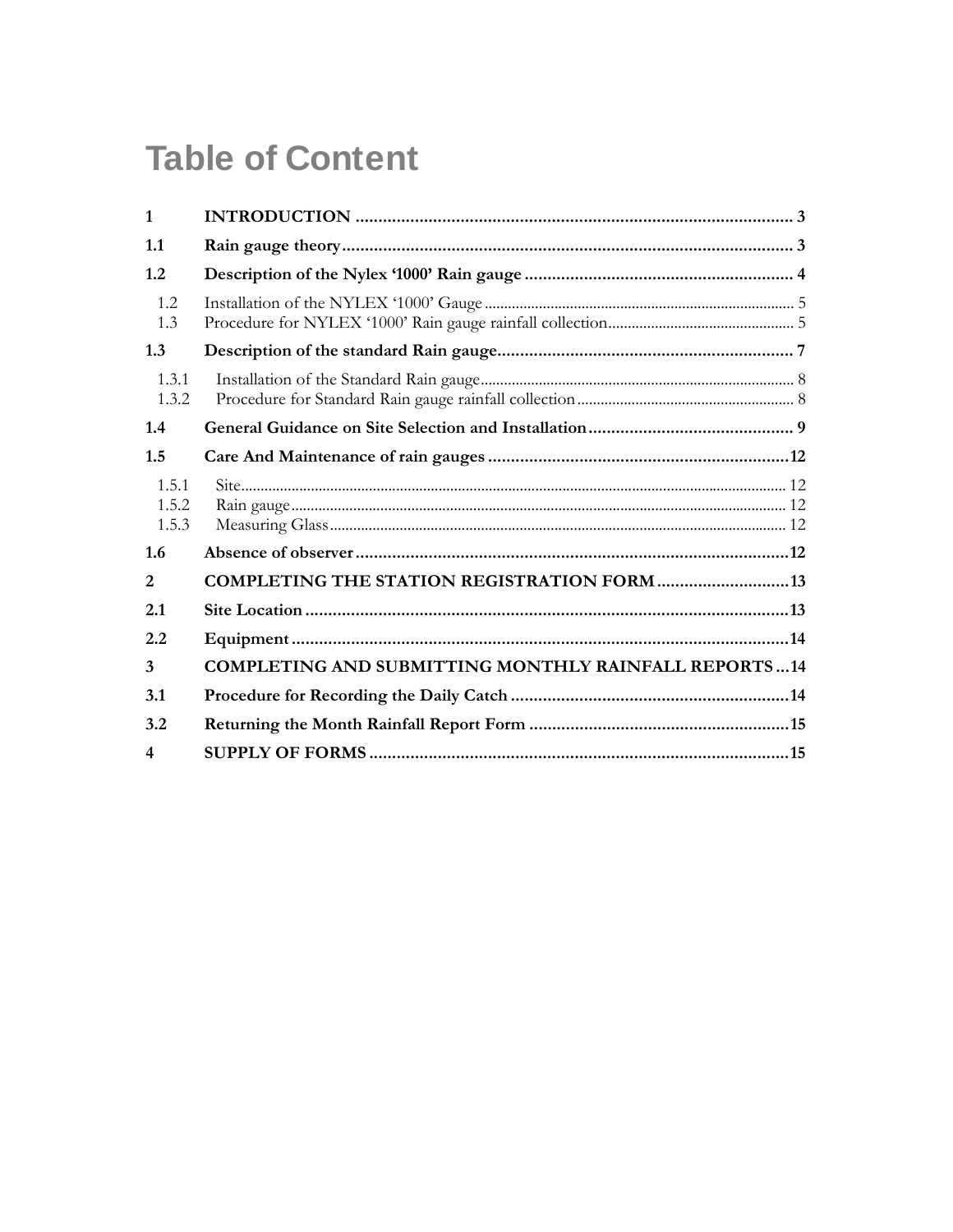

# **Rain gauge Installation, Reading and Maintenance**

### **1 Introduction**

SWALIM is re-establishing the national manual rain-gauge network as part of its water and land information systems. The national data set formed will be used to support climate mapping, flood early warning and other hydrological studies. The data set will also be freely accessible to any interested parties. SWALIM will maintain the observations of each station in a dedicated database which will be handed over to an emerging Somali authority at the appropriate time.

Making acceptable precipitation measurement is not as straight forward as it may first appear. It is important to realise that measurements made in a rain gauge represent samples over an area. For this reason the rain gauge must be located and installed so that its catch is as representative as possible of the area being sampled. Rain gauges have been used for hundreds of years, and over this period a comprehensive set of rules and guidelines for locating, installation and reading have evolved. The principle aim of these rules is to ensure that all measurements from a particular network are consistent and comparable.

The purpose of this handbook is to explain in simple terms the working of a rain gauge and to provide guidelines for the installation, maintenance reading and recording the rainfall catch from the rain gauge It is intended for use by Observer's who are part of, or who are associated with, the Somalia Climate

# **1.1 Rain gauge theory**

Manual storage rain gauges are carefully made vessels in which the depth of rainfall over a given area (the area of the entrance to the storage chamber) is measured. This depth is normally associated with a time period normally and is then referred to as the catch e.g. 24-hour catch, 6 hour catch etc. This catch can be converted into a volume of water by the following formula:

$$
V = d \times A
$$

Where *V* is the Volume of rainfall collected;

*d* is the catch in the gauge;

*A* is the cross-sectional area of the rain gauge.

The gauge is supplied with a measuring cylinder which is calibrated to provide a direct reading of the depth per unit area of the gauge. It is critically important that this measuring cylinder be used to measure the catch from the gauge. Rearranging the above equation yields:

$$
d=\frac{V}{A}
$$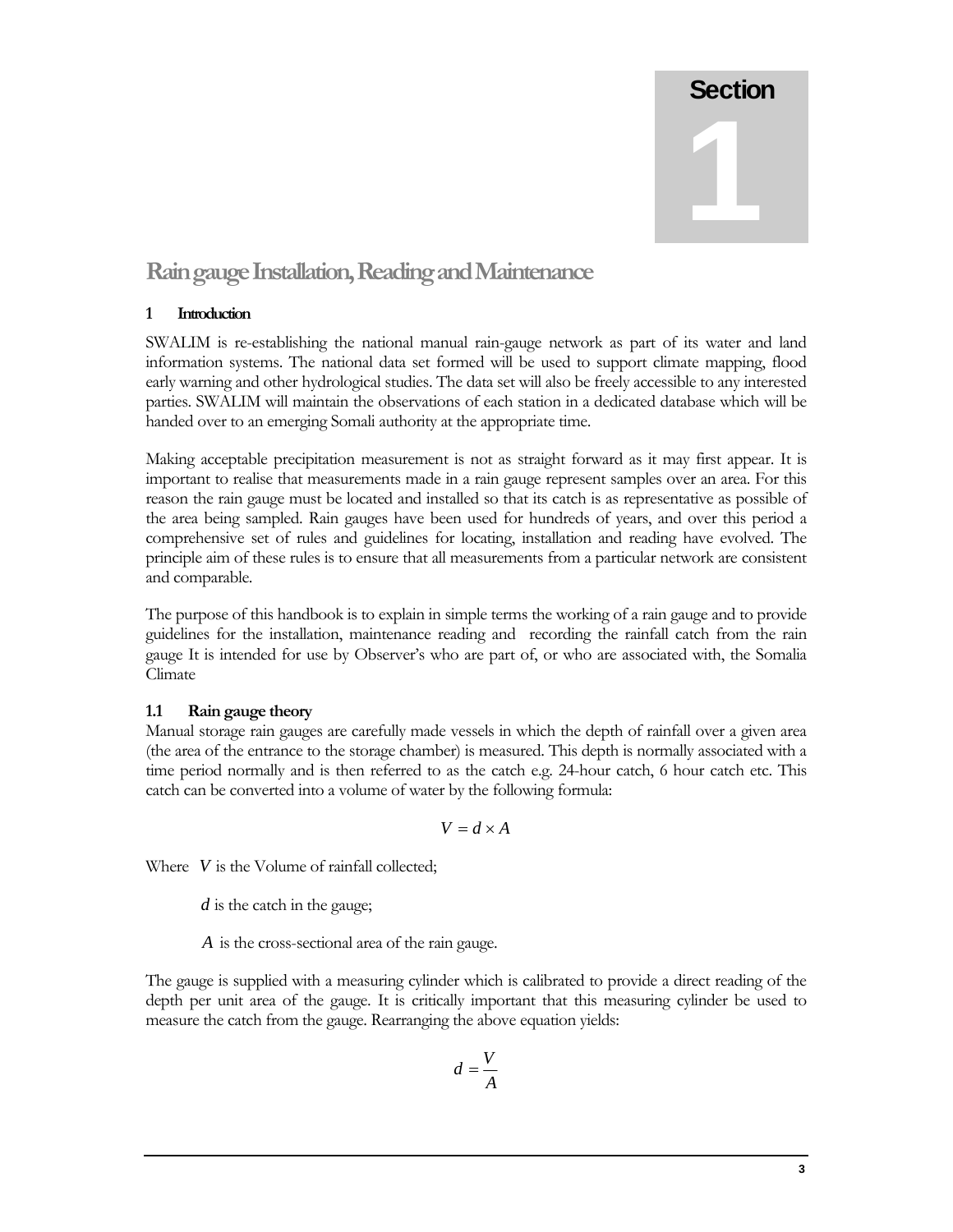Thus the catch of the rain gauge is determined by the volume of rain falling and the area of the gauge. This means that using a measuring cylinder calibrated for a different gauge will lead to erroneous readings. For example, imagine that  $200 \text{ mm}^3$  is collected in a rain gauge with a  $50 \text{mm}^2$  collecting funnel over a 24 hour period. Using a measuring cylinder calibrated for the gauge, the catch would be recorded as 4 mm. However, if a measuring cylinder calibrated for a rain gauge with a  $100 \text{mm}^2$ collecting funnel was used, the catch would be incorrectly recorded as 3 mm.

When water is poured into the measuring cylinder, a meniscus may be formed due to the attraction between the water molecules and the measuring cylinder materials. In such a case the lower level of the convex surface water surface should be read.

### **Figure 1: Correct reading level when meniscus is formed**



A typical rain gauge is designed to ensure that:

- rain falling into the gauge cannot splash out;
- rain falling outside the gauge cannot splash in;
- collected rain cannot evaporate or leak away;
- collected rain cannot be increased by either condensation or flooding.

There are two types of rain gauge currently in use in Somalia; the Nylex 1000 rain gauge and the Standard Rain-Gauge. Descriptions of the construction of these two rain gauge types, the procedures to be used for taking readings from them are presented in the following two sections.

### **1.2 Description of the Nylex '1000' Rain gauge**

The Nylex "1000" Professional Rain Gauge is a plastic rain gauge consisting of

- 1. A black plastic funnel (diameter 101.6 mm).
- 2. A calibrated, transparent plastic measuring cylinder.
- 3. A transparent plastic overflow canister.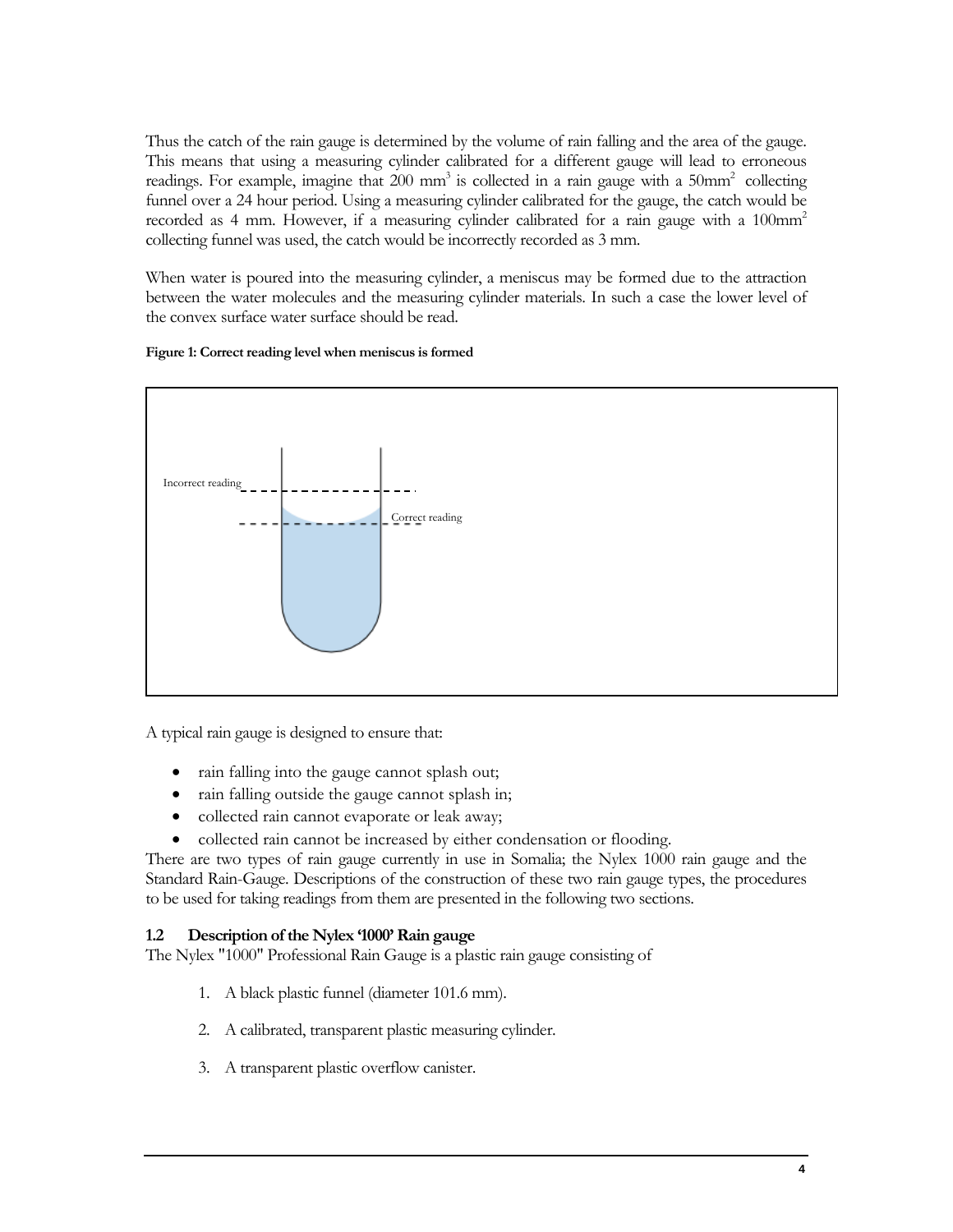- 4. A black plastic upper mounting
- 5. A black plastic lower mounting.

The funnel acts as the actual rain collector. The catch is directed from the funnel directly into the measuring cylinder, which is graduated from  $0 - 25$  mm in 0.5 mm intervals. The plastic overflow collector serves the dual purpose of providing a means of locating the measuring cylinder relative to the funnel and collecting overflow in the event that the catch exceeds the capacity of the measuring cylinder. The upper and lower mountings hold the rain gauge in place on the mounting post (not supplied) by means of two screws.



#### **Figure** 2**: NYLEX '1000' Rain gauge**

# **1.2 Installation of the NYLEX '1000' Gauge**

The rain gauge should be mounted on a sturdy post that has been buried in the ground. The rain gauge should be in a vertical position, with the funnel horizontal. The rim of the funnel should be a minimum of 400mm above ground level.

# **1.3 Procedure for NYLEX '1000' Rain gauge rainfall collection**

The measurement is to be made once daily, as near 9.00 a.m. (East African Standard Time) as possible.

1. Check that the funnel is clear from any debris or blockages such as leaves, twigs etc. If this is the case remove debris, clean funnel and note in the remarks column on the Monthly Rainfall Report form and proceed to Step 2 (See Appendix);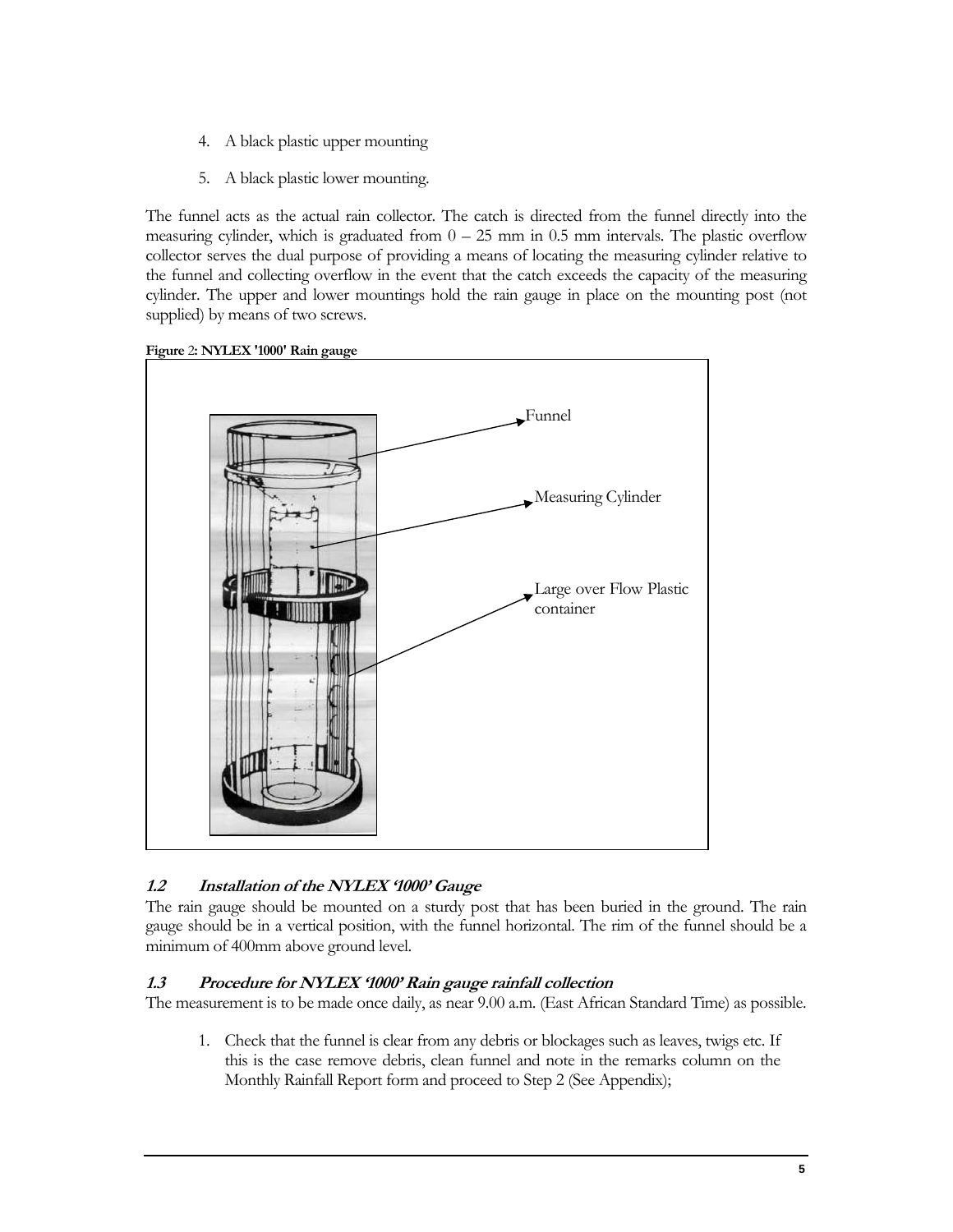- 2. Remove funnel and lift out the measure cylinder. If there is no water in the measuring cylinder, proceed to Step 5, recording 0 (zero) reading on the Monthly Rainfall Report next to the appropriate date. If there is water proceed to Step 3
- 3. Hold measuring cylinder at eye level;
- 4. With your eye opposite the water level to fix the nearest line on the scale to the lower water surface.
- 5. Note the reading on the Monthly Rainfall Report<sup>1</sup>.
- 6. Empty the measuring cylinder after noting the reading. Failure to empty the measuring cylinder will give a wrong reading the following day.
- 7. Replace measuring cylinder and funnel, ensuring that the measuring cylinder is properly located in the overflow canister and that the funnel is properly located in the measuring cylinder.

If the catch has exceeded the 25 mm capacity of the measuring cylinder, water will have spilt into the overflow container. In this case the following procedure should be used:

- 1. Remove funnel and lift out the measure cylinder;
- 2. Carefully pour water from the measuring cylinder into the overflow canister;
- 3. Using the funnel, carefully fill the measuring cylinder up to the 25 mm level from the overflow canister;
- 4. Repeat this process as often as required, noting how many times you refill the measuring cylinder;
- 5. For the remainder, with your eye opposite the water level to fix the nearest line on the scale to the lower water surface
- 6. Calculate the total catch using the following formula:

### **Total Catch = 25 x (number of times cylinder refilled) + remainder.**

To illustrate this calculation, suppose that you need to fill the measuring cylinder twice, and the remainder is read as 7.5 mm. the total catch would then be;

### **Total Catch = 25 + 25 + 7.5=57.5 mm..**

Should it be necessary, the water can be emptied into a separate container so that it can be re-checked.

7. Note the reading on the Monthly Rainfall Report.

 $\overline{a}$ 

<sup>1</sup> As the measuring cylinder is graduated in 0.5 mm increments, this is the limit of precision to which the gauge can be read. Any readings reported to a greater degree of precision than this will automatically be rounded to the nearest 0.5 mm in the Database.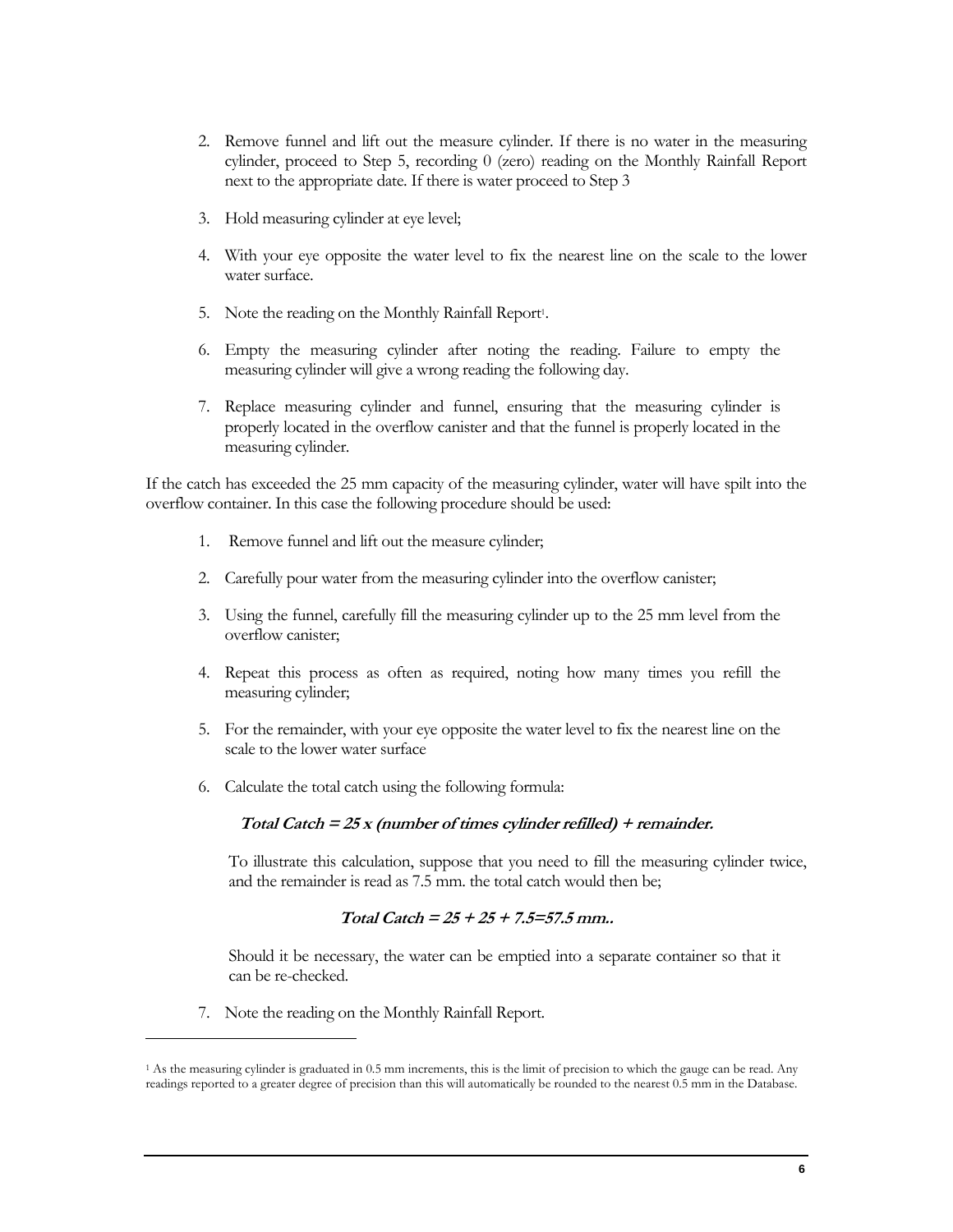8. Replace measuring cylinder and funnel, ensuring that the measuring cylinder is properly located in the overflow canister and that the funnel is properly located in the measuring cylinder.

### **1.3 Description of the standard Rain gauge**

The Standard Rain-gauge is normally made of galvanised iron and consists of the following parts:

- 1) An outer water tight can whose lower portion is conical in shape;
- 2) A funnel that has a brass rim of 127mm diameter mounted at the top which slides closely over the top section of the outer water tight can;
- 3) An inner cylindrical can with a metallic cover that acts as the rainfall collector;
- 4) A glass bottle with a narrow necked aperture to reduce evaporation (not supplied). Using a glass bottle can simplify checking the catch and carrying measurements. Normally a 500ml soda bottle is preferred

The arrangement of the various components is shown in Figure 3.



#### **Figure 3: Standard rain gauge construction and measuring cylinder**

The funnel acts as the rain collector and directs the rainfall amount into the glass bottle. To measure the catch the measuring cylinder supplied with the gauge must be used. Unlike the NYLEX 1000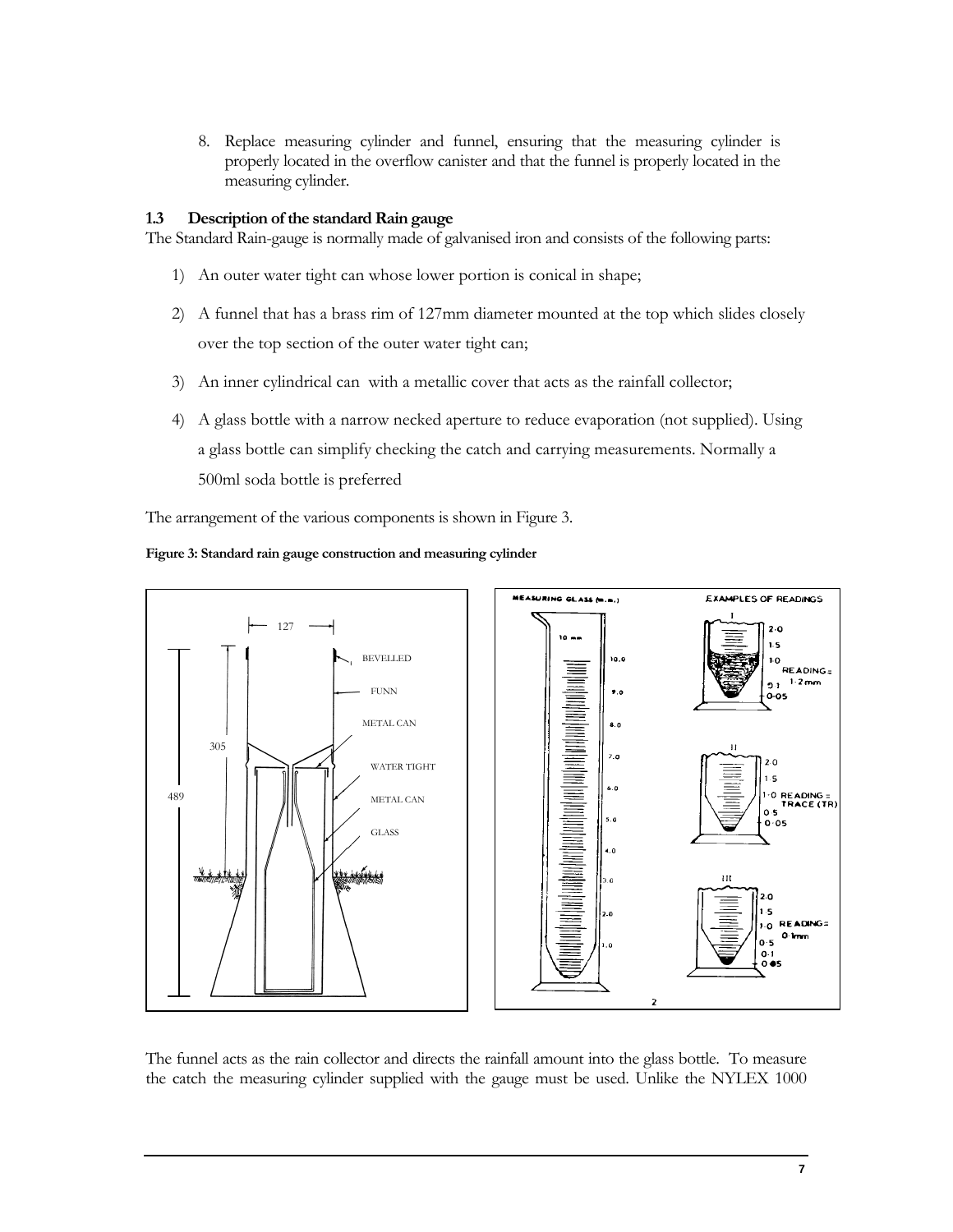gauge, the measuring cylinder is a separate component on the Standard Rain Gauge, and is not part of the operational gauges construction. The Standard Rain Gauge measuring cylinder (Figure 3) has a capacity of 10.0mm and is graduated in divisions of 0.1 mm, allowing the catch to be read to a precision of a tenth of a millimetre. Whole millimetres graduations are marked (1.0, 2.0, etc.). In addition a division of 0.05 is marked on the lowest point of the scale to improve the reading accuracy for rainfall depths below 1mm.

# **1.3.1 Installation of the Standard Rain gauge**

The standard rain gauge should be buried to the top of the conical section of the gauge, which will leave 305 mm of the gauge above ground level. The rim of the gauge should be level.

# **1.3.2 Procedure for Standard Rain gauge rainfall collection**

The measurement is to be made once daily, as near 09.00 a.m. Somalia Time (East African Standard Time) as possible.

- 1. Check that the funnel is clear from any debris or blockages such as leaves, twigs etc. If this is the case remove debris, clean funnel and note in the remarks column on the Monthly Rainfall Report form and proceed to Step 2;
- 2. Lift off the top can of the gauge and take out the inner cylindrical can, or bottle, in which the rainwater is collected. If there is no water in the measuring cylinder, proceed to Step 5, recording 0 (zero) reading on the Monthly Rainfall Report next to the appropriate date. If there is water proceed to Step 3
- 3. If the inner can/glass bottle contains water, carefully pour it into the measuring cylinder, ensuring that none is split;
- 4. With your eye opposite the water level, fix the nearest line on the scale to the lower water surface;
- 5. Note the reading on the Monthly Rainfall Report in mm and tenths of mm (Appendix 1).

If the rainfall has exceeded the 10 mm capacity of the measuring cylinder;

- 6. Carefully pour water into the measuring cylinder to between the 9 and 9.5 mm graduation, ensuring that none is split;
- 7. With your eye opposite the water level, fix the nearest line on the scale to the lower water surface and note the reading (Reading 1);
- 8. Pour water in the measuring cylinder into a jug or jar and repeat Steps 6 and 7 until the inner can or bottle is empty;
- 9. When the inner can is empty calculate the total catch the total catch

To illustrate this calculation, suppose that you fill the measuring cylinder three times, the first time to 9.5 mm, the second time to 9.7 mm and the third time to 7.5 mm. The total catch would then be;

Total Catch = 
$$
9.5+9.7 + 7.5=26.7
$$
 mm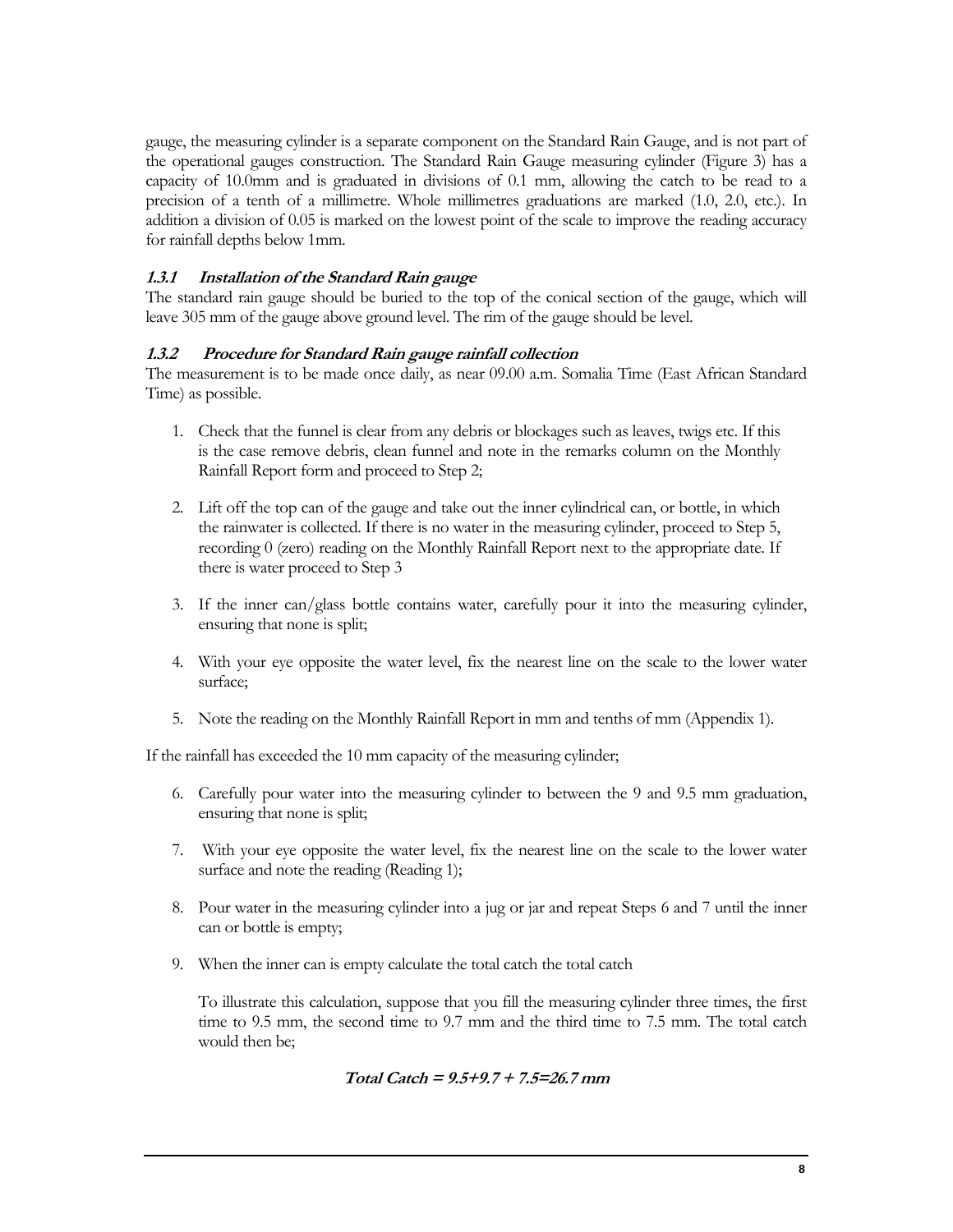Should it be necessary, the water can be emptied into a separate container so that it can be re-checked;

- 10. Repeat the process with the water in the jug or jar to check the result;
- 11. Note the total catch on the Monthly Rainfall Report;
- 12. Return the bottle, the metal can cover and the funnel properly.

If so much rain has fallen that the inner can is filled and there is some in the outer can, the gauge must be taken out of the ground and all the water measured. This must be done with great care because heavy falls of rain are important.

#### **1.4 General Guidance on Site Selection and Installation**

Wind is has the most influence on a rain gauges catch. If the rain gauge is over sheltered by being placed to close to obstructions such as buildings, trees or fences, rain driven by strong winds will not reach the rain gauge. On the other if the rain gauge is over exposed in a very open position then considerable quantities of rain can be carried away by wind eddies. The site selected for a rain gauge should full fill the following requirements:

- 1. Be on level ground and not on a slope or terrace;
- 2. As a rule of thumb, the rain gauge should be placed away from an obstruction at a minimum distance of twice the height of that obstruction;
- 3. Ideally, the site should be grass-covered for some distance, in order to prevent heavy rain falling around the gauge from splashing into the gauge.

If the rain gauge is found to be over exposed, a 'turf wall' can be constructed. The Purpose of the turf wall is is to minimise the formation of wind eddies. A diagram of a turf wall is shown Figure 4.



#### **Figure 4: Turf wall construction**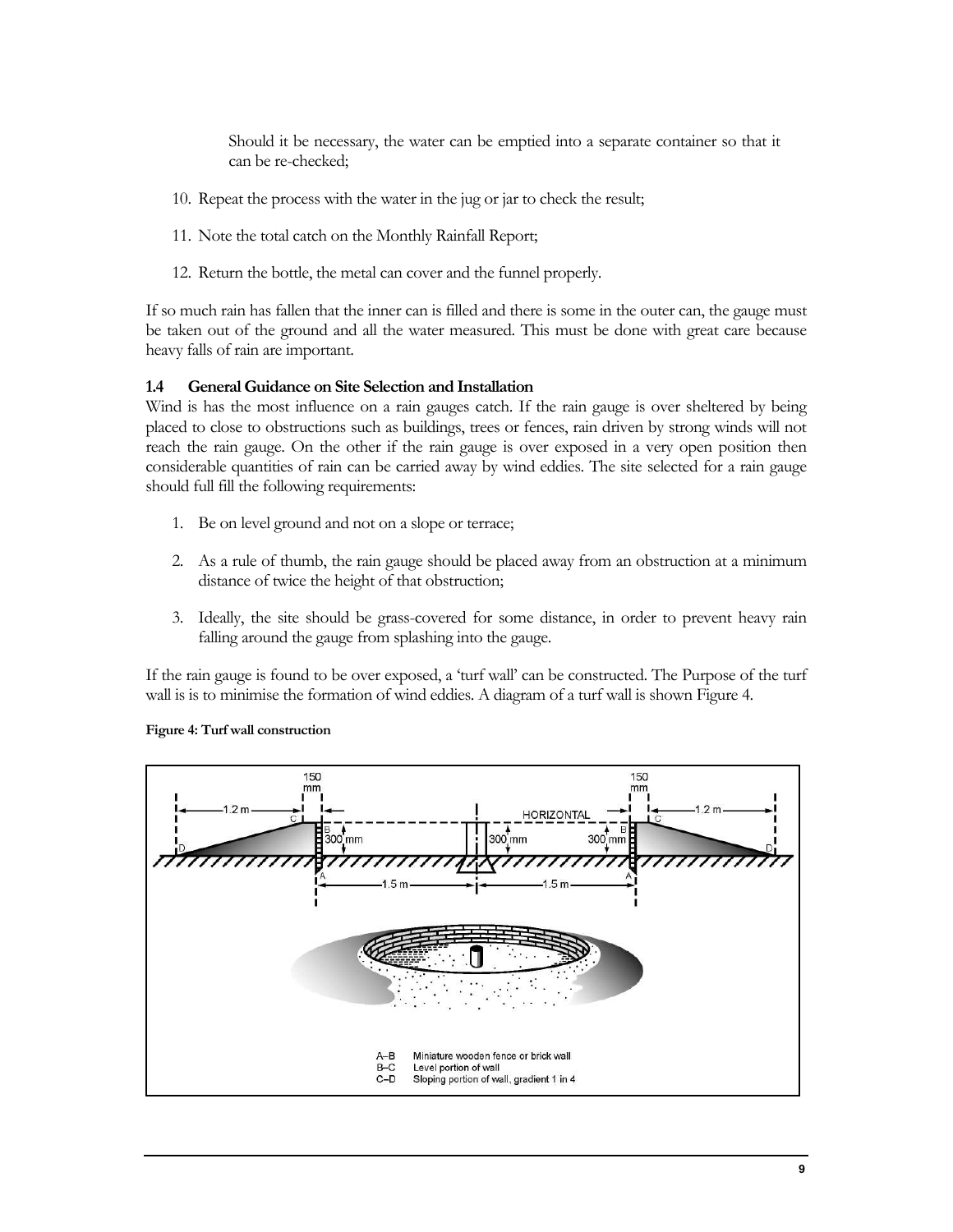The small embankments of the turf wall prevent wind eddies from carrying the catch away from the raing gauge collecting funnel. The turf wall should have an internal diameter of 3 metres. The crest should be horizontal and in the same plane as the rim of the rain gauge. The turf wall should be 150 mm thick at the top, the inside should be vertical and the outside should slope down by one in four. It is advisable to put a pipe through the wall for drainage purposes. It is essential that the height (300 mm) of the wall should be maintained over the operational life of the gauge.

A fence may have to be built round the gauge to protect it, if so some form of stock-proof open-mesh fencing should be used. When the instrument has been placed in position it should not be moved. If the gauge must be moved details of the change and the reason for it should forwarded with the next rainfall return.

The chart in Figure 5 provides a means of assessing the exposure of a rain gauge at a given site. The vertical height of a possible obstruction is estimated and marked on the vertical axis of the chart. Then the horizontal distance between the possible obstruction and the proposed rain gauge site is estimated or measured and marked on the horizontal axis of the chart. The point of intersection on the charts where these two points meet indicates the exposure of the rain gauge.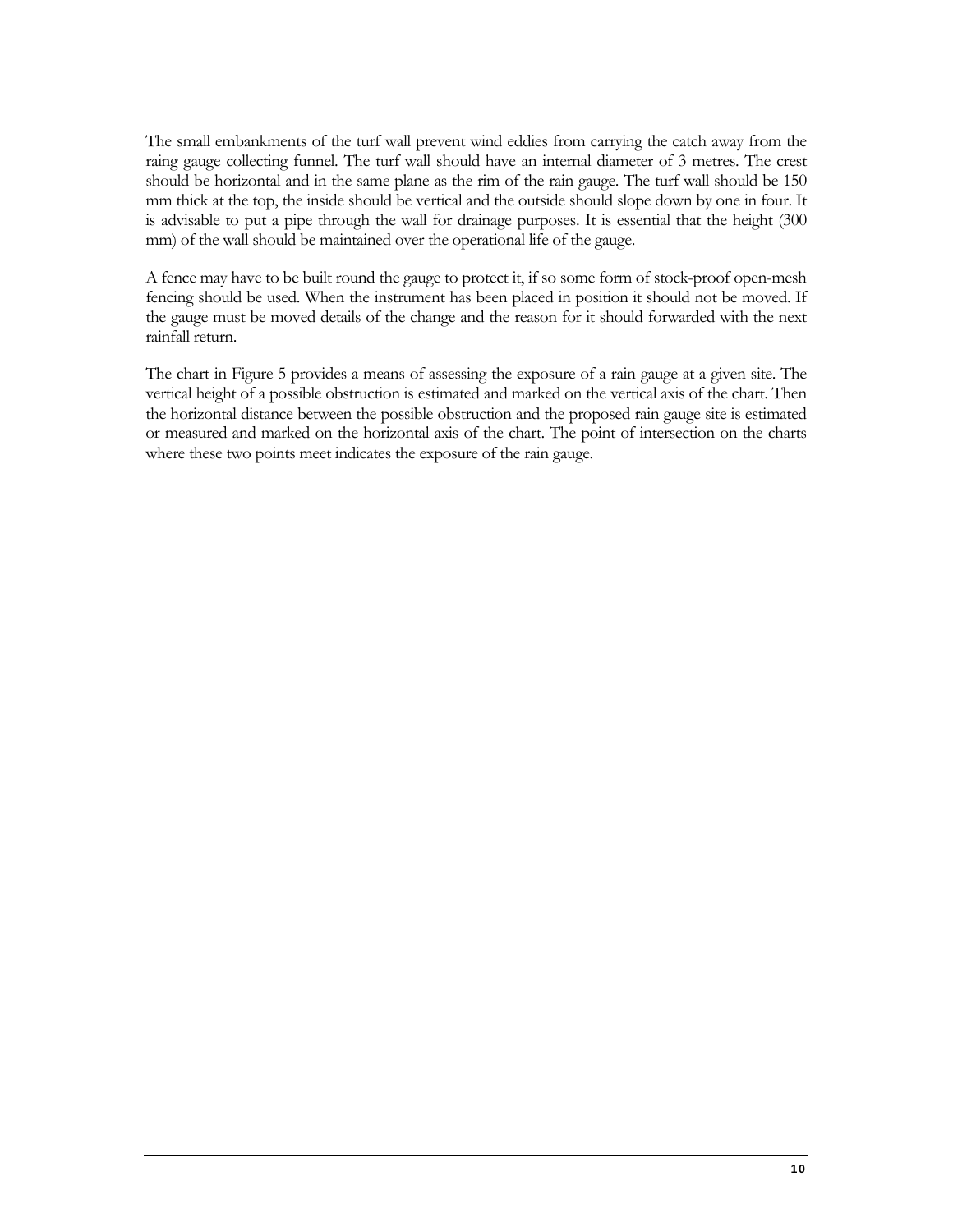

**Figure 5: Rain gauge exposure chart**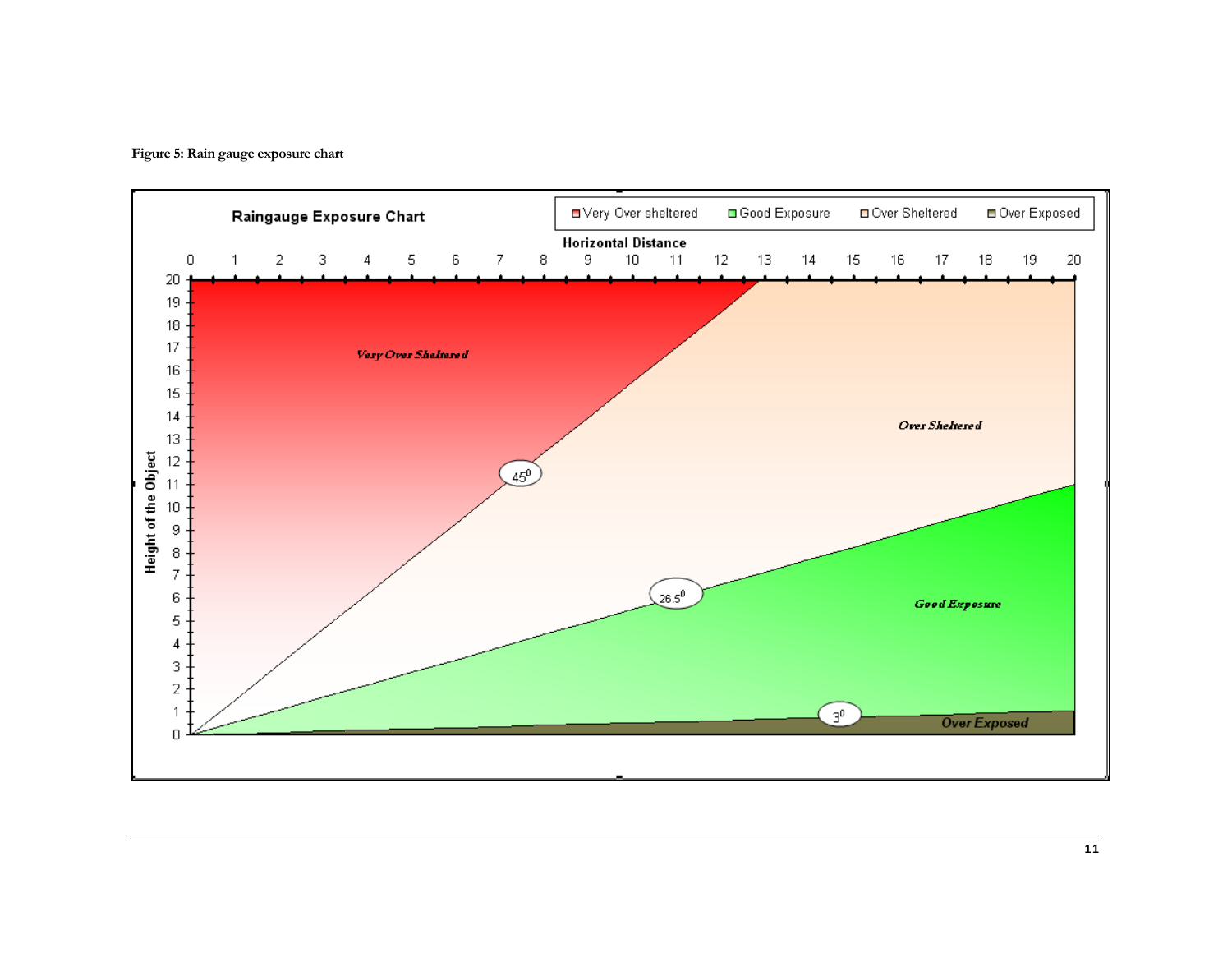# **1.5 Care And Maintenance of rain gauges**

# **1.5.1 Site**

- Grass should be kept short and the growth of trees or flowers restricted so as not to interfere with the exposure of the gauge.
- Garden sites can quickly over shelter a rain gauge whilst still remaining very tidy and well kept. Observers should therefore check the site regularly to make sure that no plants are nearer to the gauge than twice their height.

# **1.5.2 Rain gauge**

- The containers should be kept clean and free from leaves; rust, etc.
- The rain gauge components should be regularly inspected for leaks by filling each one with water to make sure that none escapes at any point.
- When testing the funnel block the lower end of the delivery tube with a finger and fill it with water. Alternatively, the funnel may be tested by blocking the lower end of the delivery tube, turning it upside down and pressing it downwards into a container of water. In this case the presence of a leak will be shown by the escaping bubbles of air.
- If the rain gauge is damaged or leaking it should be repaired locally. If this is not possible, SWALIM should be contacted immediately to supply a new gauge.
- If a bottle is used with the standard rain gauge it should be kept clean, as a dirty bottle inhibits the free flow of water drops and makes small catches difficult to read.

# **1.5.3 Measuring Glass**

- The measuring cylinder should be kept clean and free from marks or scratches.
- The standard rain gauge must not be left in the rain gauge & should preferably be stored in a safe place indoors when not in use.
- If the measuring glass is broken the matter should be reported to SWALIM immediately so that a replacement measuring cylinder can be supplied.
- The dates and description of any equipment damage should be noted on the Monthly Rainfall Report.

# **1.6 Absence of observer**

An assistant should, be trained to measure the rainfall in the absence of the observer. If for some reason a daily reading is missed, the gauge should be left untouched until the observer's return. The accumulated amount should then be read and entered on the return, the days concerned being indicated with a bracket.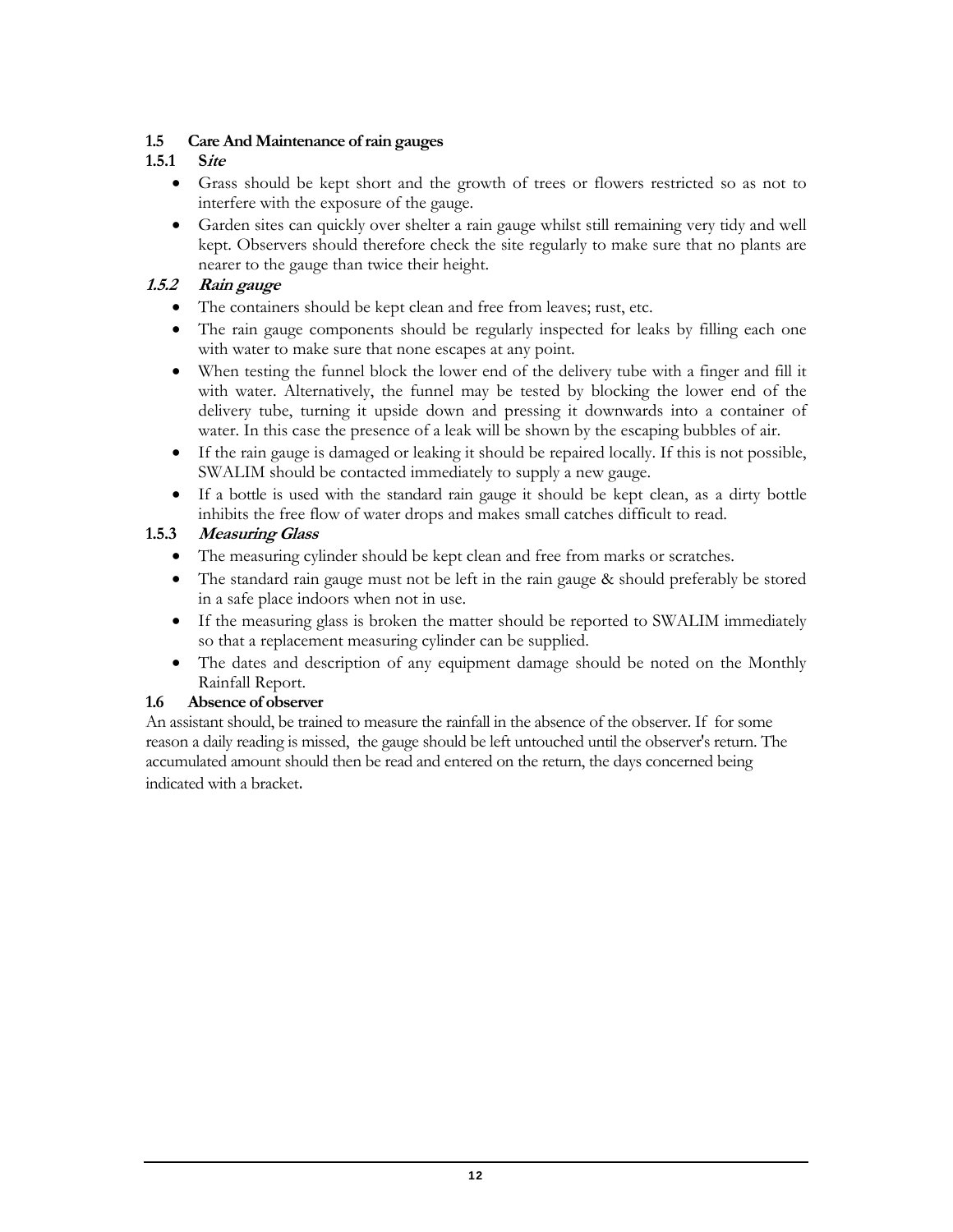2

# **Data Entry and Despatch of Returns**

In general, black ink should be used to complete the information sheets so as to ensure the quality and legibility of photocopies and scans. Ball point pens should be used in preference to fountain pens or felt-tip pens so as to prevent smearing and running. Ball-point ink is also more resistant to water.

The fields should be completed carefully in neat, legible block capitals as the attribute is measured. Making a fair copy from field notes is not recommended due to the possibility of error when copying to the sheets. When filling in the 'check-boxes' the  $\checkmark$  symbol should be used. If a check box is ticked with the  $\checkmark$  symbol by mistake, this symbol should be converted to an  $\checkmark$  symbol. In this case the 4 points of the  $\star$  should extend outside the check box.

# **2 Completing the Station Registration Form**

On installing the rain gauge in a favourable site the gauge must be registered using the Station Registration form. The registration form contains information on the station location, observer and equipment. Entries to the form should be legible and the sketch should be clear. The completed form should then be returned to SWALIM office as quickly as possible.

# **2.1 Site Location**

- Date: enter the date, in mmm/yyyy format that the gauge was installed.
- Agency: Enter the name of the agency responsible for managing and monitoring the rain gauge station.
- Station Name: enter the name by which the station is to be known.
- Nearest Settlement: enter the name of the nearest permanent settlement to the rain gauge station.
- North: Enter the GPS coordinates of the site to six decimal places, if available.
- East: Enter the GPS Coordinates of the station to 6 decimal places, if available.
- Elevation: To be completed by SWALIM.
- Registration Number: To be completed by SWALIM
- Contact Name: Enter the full name of the Chief Observer for the station.
- Telephone: Enter the mobile telephone (If available) and land line telephone number (if available) of the Observer, including country and area codes.
- Email: Enter the e-mail address/addresses of the observer.
- Sketch: In the space provided draw a dimensioned sketch of the gauge placement showing the heights of any obstruction in the surrounding and the distance between the obstruction and the rain gauge; other specifications to be shown on the sketch include the height of the rim above the ground and the nature of the surrounding surface e.g. earth, grass, etc.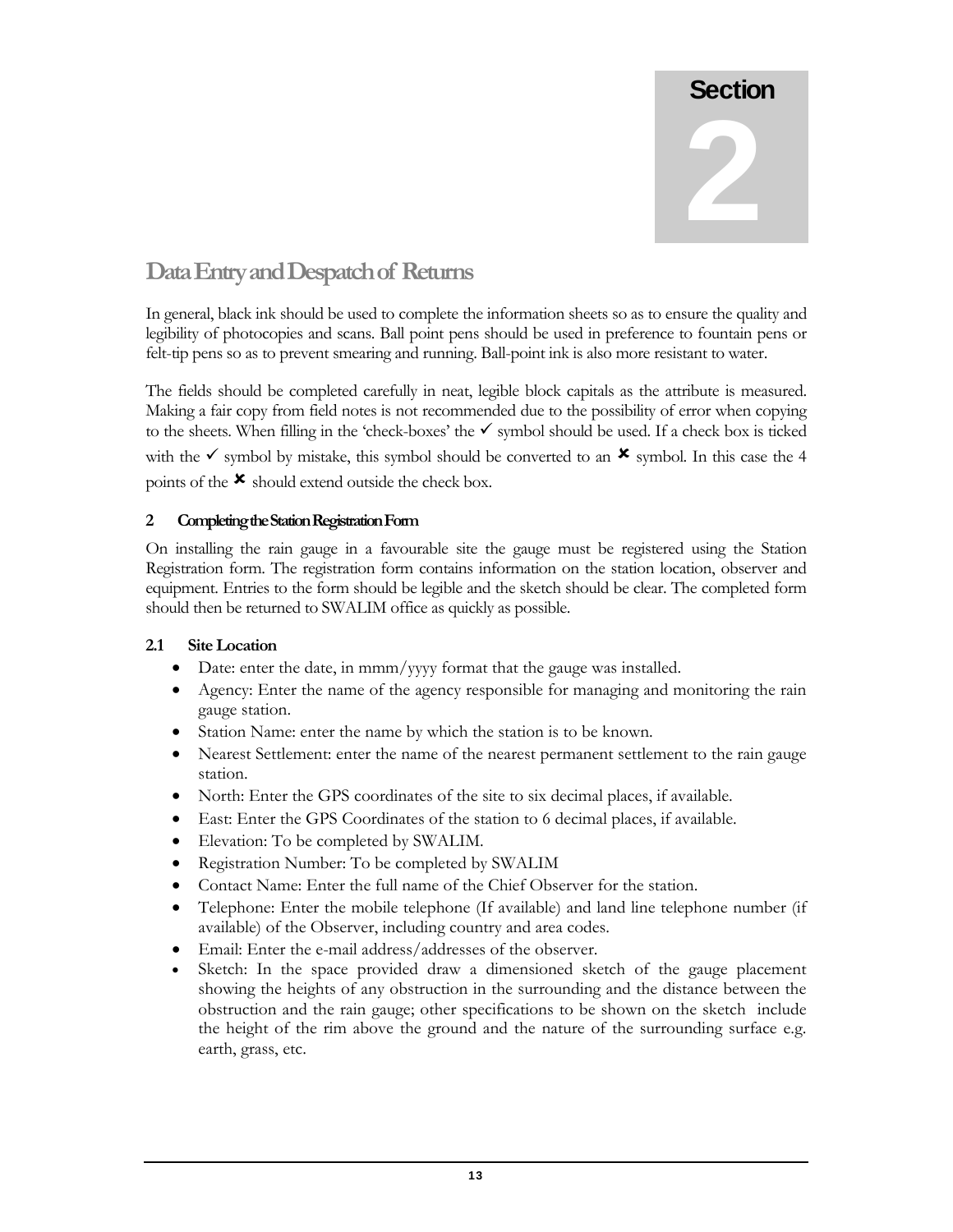# **2.2 Equipment**

- Material: Enter the material that the rain gauge is made from.
- Diameter of Rim: Enter the rim diameter in millimetres
- Condition: State whether the rain gauge is in good condition or faulty etc.
- Gauge Supplied: In this field, show supplier of the gauge by ticking  $\boxtimes$  in the respective box .Should you tick the wrong box by mistake then cross the tick: and proceed to tick in the right box
- Measuring glass supplied with gauge: Put a tick in the yes box if the measuring cylinder was supplied together with the rain gauge otherwise tick the no box.
- Dimensions: Indicate whether the measuring units are in millimetres or inches by ticking in the appropriate box.
- Glass calibrated to gauge: Indicate if the measuring cylinder is calibrated to the gauge by ticking yes and No if not calibrated.
- Calibration Ratio: Enter the ratio of the scale of the measuring cylinder to actual measurement. For example, 1mm of the measuring cylinder represents 6mm.
- Dates from which records are available: Enter the date from when the records are available from the rain gauge.
- Further Information: In this space, write down further notes that are worth noting.

# **3 Completing and Submitting Monthly Rainfall Reports**

The monthly rainfall report form (Appendix 2) is a small card that has space for daily rainfall record for each month of the year. Twelve cards are supplied annually for each station. The re-sealable plastic bags supplied with the forms are intended to protect the sheets during use.

At the beginning of each month the Observer should carefully fill in the Station Name Field, the Month and the Year fields on the top of the form. Days of the month are numbered from 1 to 31 in the left-hand column in the body of the form. The catch should be recorded each day starting in the row Numbered 1 for the first day of the month. The following procedure is used to record the daily rainfall:

# **3.1 Procedure for Recording the Daily Catch**

- Locate the row on the form that is numbered corresponding to the current day of the month.
- Time: Enter the time of day at which the catch was recorded in ##:## format (this should be as close to 09:00 Somali time as possible).
- Rainfall: Enter the catch for the day in #.# format:
	- If the measurement is less than 1 mm, the entry should consist of '0' followed by a decimal point, followed by the observed number of tenths e.g. 0.5 mm
	- If the measurement amounts to 1 mm or more a decimal point should always be inserted between the figure representing whole millimetres and the figure representing tenths of a millimetre e.g. 12.5mm;

The reading should be taken to one decimal place only, i.e. to the graduation mark nearest to the level of the water surface.

Days without any rain are indicated by 0

If, for whatever reason, there are missing values, an 'm' or a dash '–'should be entered. **Never enter zero for missing values**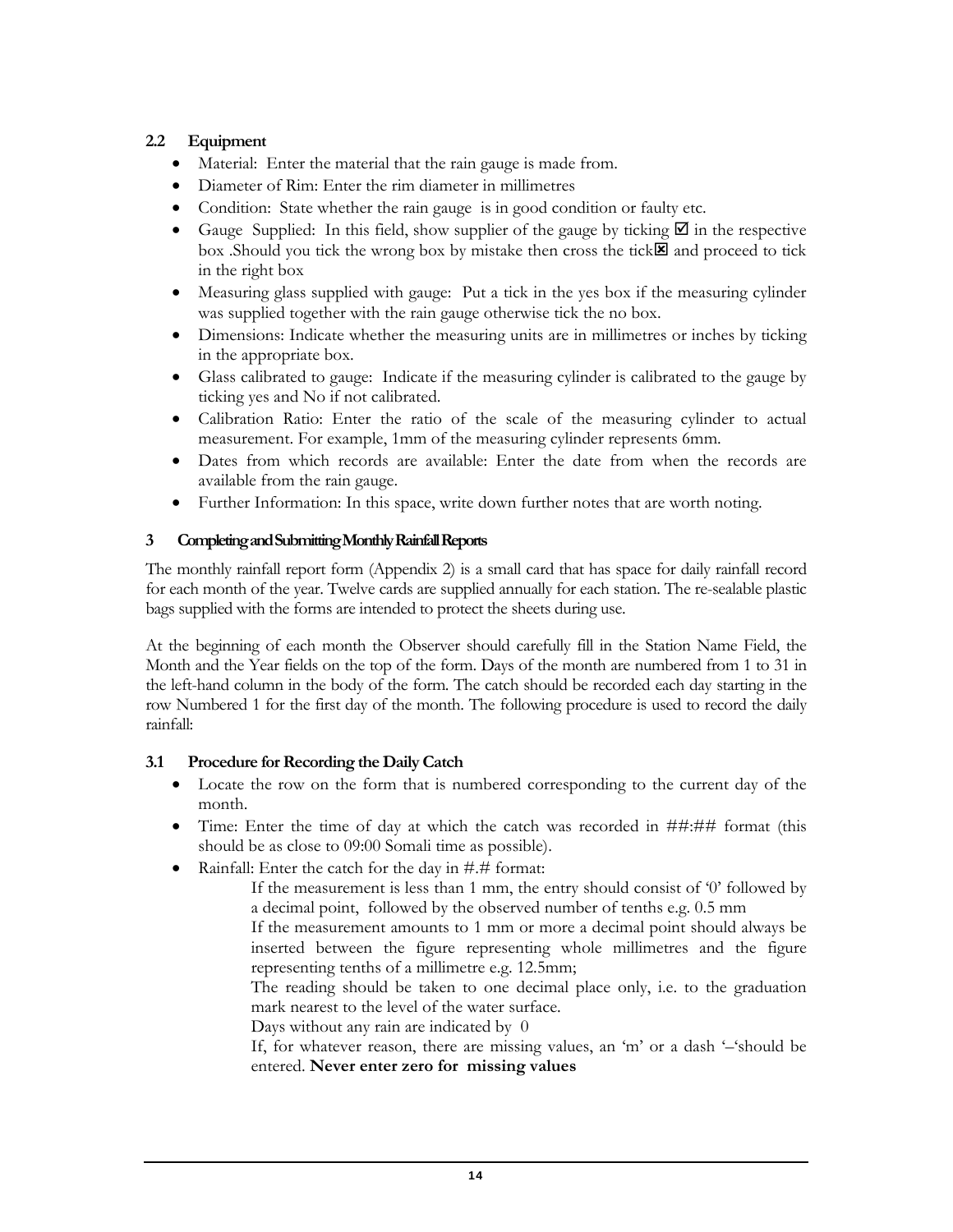If there is a doubt about any figure a **'?'** should be placed beside it and an explanatory note should be included in the Remarks column.

• Remark: Indicate any unusual events in this column.

# **3.2 Returning the Month Rainfall Report Form**

At the end of each month the Observer should complete the following sections of the form:

- Changes of equipment or its location during this month: If the equipment or the rain gauge location changed within the month, including reasons for such changes.
- Observer's Name and Address Name: Enter the full name of the Chief Observer for the station, the mobile telephone number (If available) and land line telephone number (if available) of the Observer, including country and area codes. Also, indicate the e-mail address of the chief observer.
- Monthly total: Enter the summation of daily rainfall from the first day of the month to last day of the month.

The completed form should be put in one of the addressed envelopes supplied and returned to SWALIM by the quickest available route.

# **4 Supply of forms**

Copies of Rainfall Observer's manual are supplied free on application to the address given below. Forms for the return of observations to the SWALIM Office are issued annually on a routine basis. Those observers who send their returns through a third party e.g. Local Authorities or International Agencies, will normally obtain their supply of forms from the agency. Downloads of all the forms will be available from the FAO SWALIM website (www.faoswalim.org).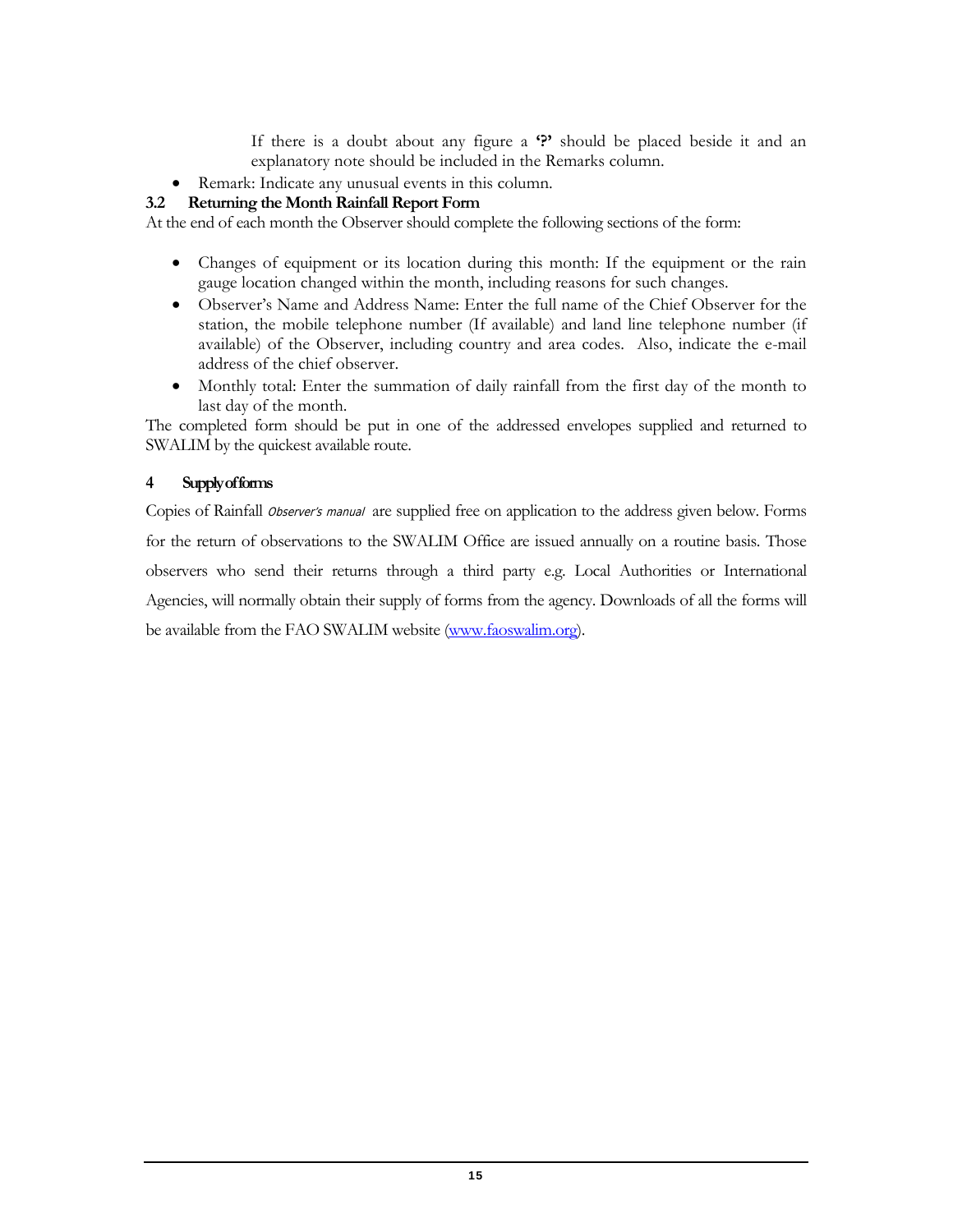# **References**

British Standard (1996),Guide to the acquisition and Management of Meteorological precipitation data : part 1 : network design ISBN 0 580 25341 4

Kenya meteorological Department , Rainfall Observations : Observer's manual No. 1 KMD

Hans Peter Liniger (1991) Methods and Recordings in Agro ecology and Water Conservation Series c: Concepts and Methods Nanyuki

Mwebesa. Mike, (1975) Handbook of meteorological Instruments Nairobi

Shaw E. M., (1994) Hydrology in Practice, 3<sup>rd</sup> Ed., Routledge, UK

WMO,(1983) Guide to Hydrological Practices Volume II: Analysis, Forecasting and Other Application. 4thEd.,WMO- 168 ISBN 0 92-63-14168-1 Geneva